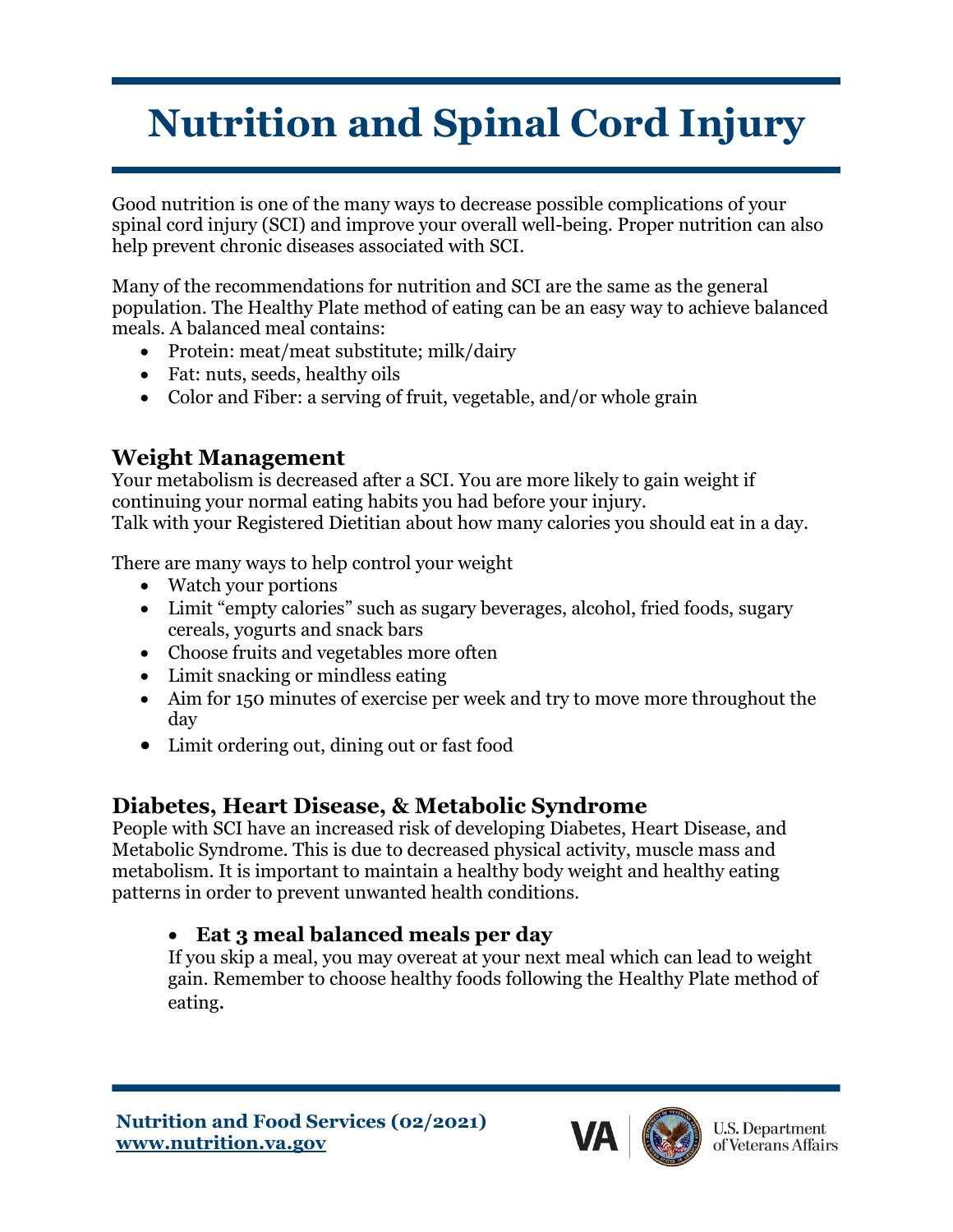## • **Remain physically active**

Physical inactivity can lead to excessive weight gain with SCI. Our bodies will burn more calories during exercise.

The more muscle our bodies have, the more calories we burn at rest. After SCI your muscle mass will decrease.It is important to maintain your muscle mass with physical activity to burn calories while active and at rest. Work with your therapy team to determine what activities will work for your lifestyle.

#### • **Achieve a healthy weight**

Maintaining a healthy weight or losing weight if you are overweight is one of the best ways to help manage blood sugar, blood pressure, and cholesterol levels. Talk with your Registered Dietitian about what a healthy weight range is for you.

#### • **Avoid high stress**

Too much stress can cause your body to create hormones that can cause weight gain. This stress can also lead to emotional eating which also causes weight gain. Work with a psychologist to find creative ways to deal with any stress you may be dealing with. Consider relaxation techniques, reading, playing music, gardening, or participating in physical activity.

## **Bowel Management**

A healthy, consistent diet can be helpful in regulating your bowel program. Here are some nutrition tips to keep your bowel program on track.

## • **Include fiber in your diet**

Fiber helps move the stool through the bowel. Gradually increase your fiber intake and monitor your tolerance. Be sure to increase your water intake when you increase fiber intake to prevent constipation.

Good sources of fiber include:

- o Fruits and vegetables
- o Whole grains such as whole wheat bread
- o Brown rice
- o Quinoa
- o Oatmeal
- o Legumes and beans

## • **Drink plenty of water**

Enough water keeps the stool soft, making it easier to pass. Aim for 64 ounces of water per day.

If you can't get enough water in your diet, water is found in juices, jello, soup, and non-caffinated beverages. Follow your healthcare team recommendation if you need to limit or increase your water intake.

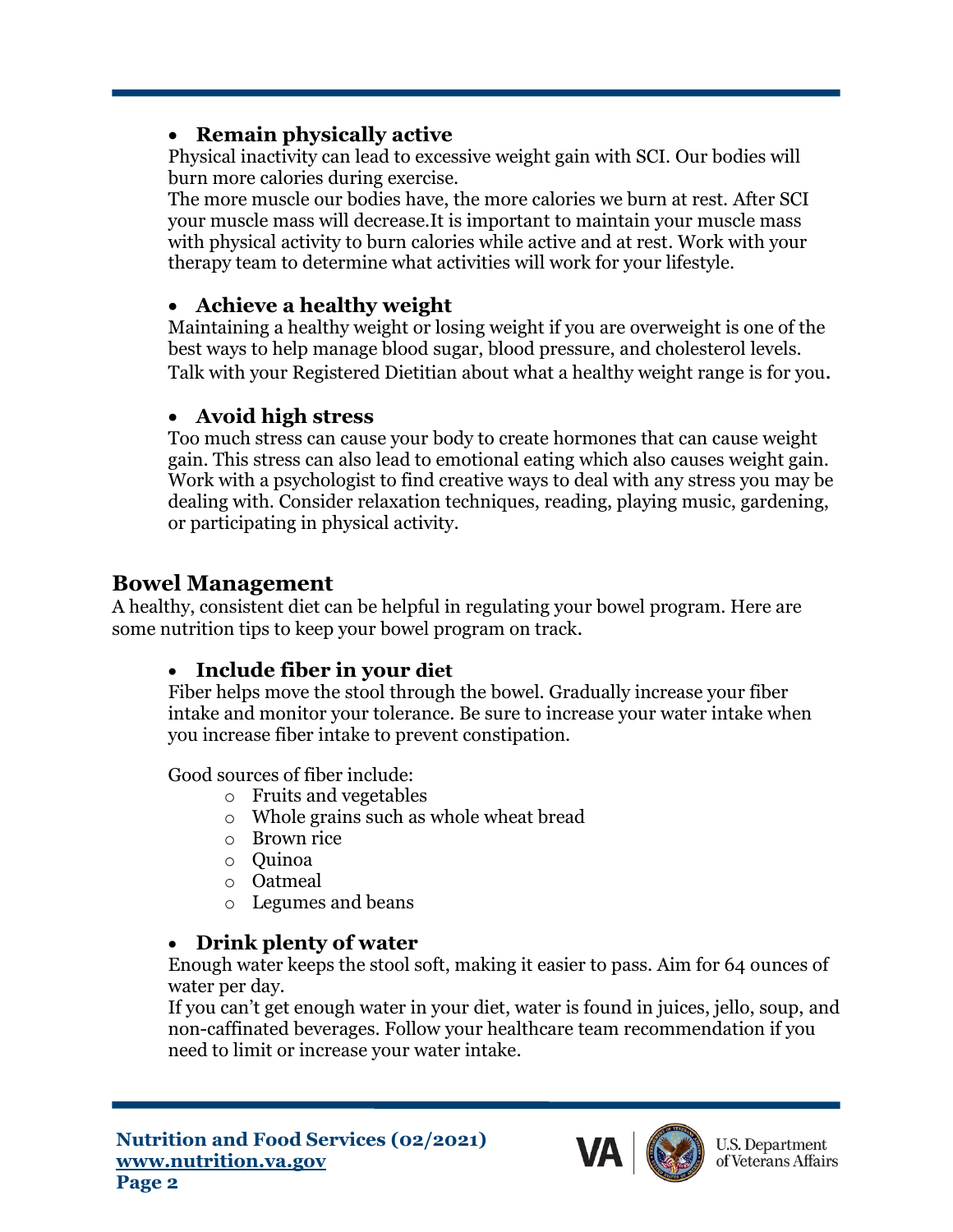#### • **Pay attention to your body**

If experiencing accidents between your scheduled bowel routine, identify if any foods or eating patterns may be contributing. Commonly, caffeine, fried, spicy or rich foods can cause accidents. Large meals may also cause incontinence.

Watch for intolerance to any certain foods. Certain foods can cause gas, bloating or change the consistency of your stool.

If having problems with your stools or bowel program, consider keeping a food and bowel record to assess how foods and fluids affect you. Turn this into your healthcare provider for review.

## **Urinary Tract Infection (UTI) Prevention**

People with SCI may also be at higher risk for urinary tract infections.

## • **Get enough water**

Drink plenty of water, to help flush your bladder and keep your urine light in color. This also helps prevent kidney and bladder stones. Caffeinated beverages will not count toward your water intake. In rare cases, you can drink too much water. Talk to your doctor or Registered Dietitian about your individual water needs to determine if you are consuming the right amount.

## • **Cranberry Juice and Extract**

Research doesn't support drinking cranberry juice to prevent UTIs. If you do choose to drink cranberry juice, drink pure 100% cranberry juice. Often, cranberry juice is high in sugar and calories.

Cranberry extract supplements are not recommended for people with SCI. Cranberry products may increase your risk of kidney stones, so talk with your doctor if you are taking these.

# **Bone Health and SCI**

People with SCI perform fewer weight bearing activities. This can lead to loss of bone health causing fractures and osteoporosis. It is important to maintain the proper nutrition in your eating pattern in order to maintain bone health. Vitamin D and calcium are involved in maintaining healthy bones.

## • **Vitamin D**

The best form of vitamin D available is from sunlight. The skin creates vitamin D from the sun's rays. If you do not spend regular time outdoors yearround, you may not be getting enough vitamin D. You can also find vitamin D in foods; however, if you are vitamin D deficient you will typically need more vitamin D than can be provided by the sun or your diet.



**U.S. Department** of Veterans Affairs